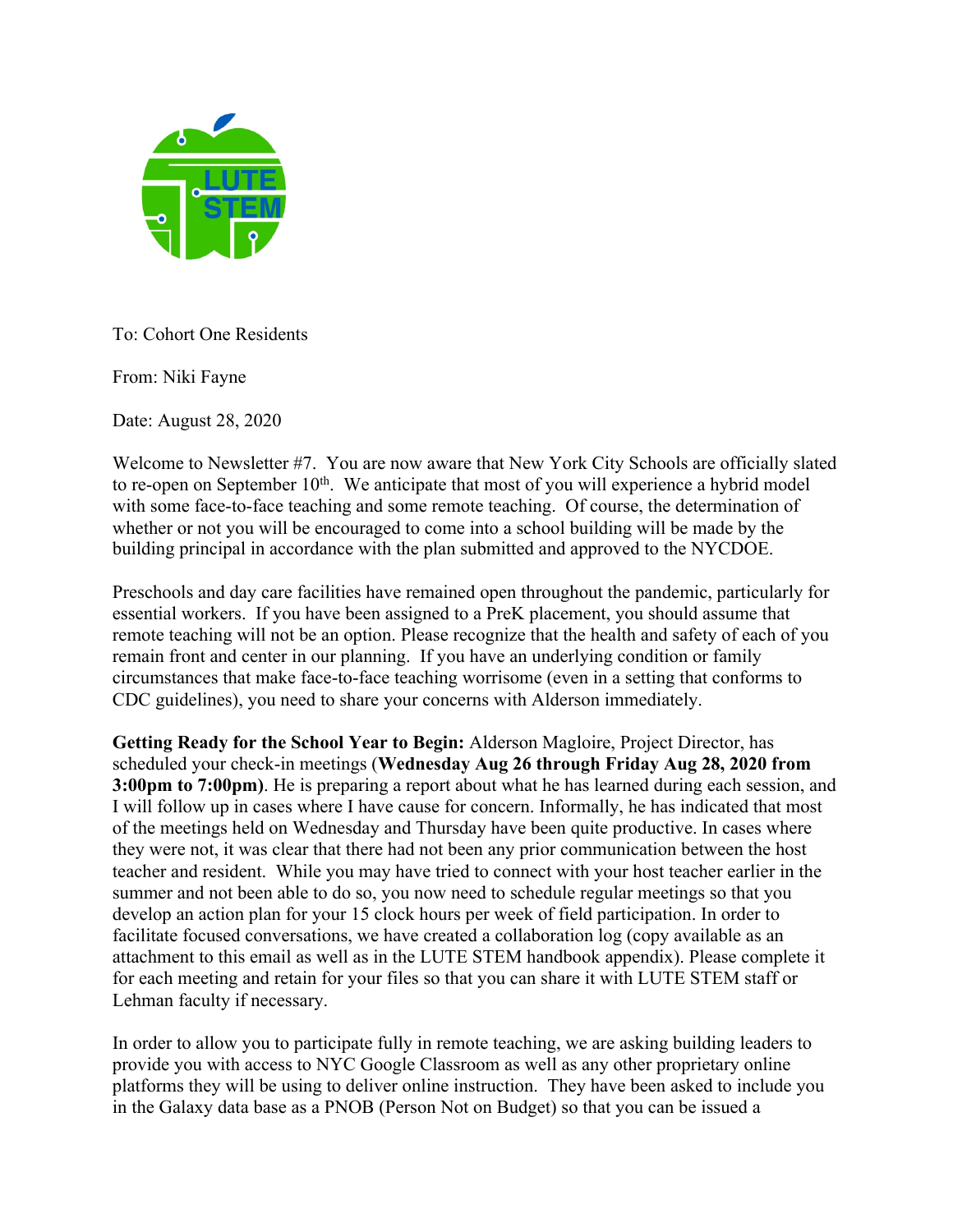NYCDOE email. In order to get you into the system, we will need to supply social security numbers. Gail Gray has developed a secure system for transmitting social security numbers using a Drop Box with limited access. We will be asking your permission to share your social security number with building leaders so that you can participate fully in online learning. Please respond to our request in a timely fashion.

CUNY requests that all teacher preparation programs ask candidates who are working in field placements to review the web site that details academic continuity policies and to sign a form acknowledging that they have done so. You will be receiving this form electronically (link to Google form). Please complete it and press submit.

**Multiple Literacies**: When I reviewed progress on the two Multiple Literacies playlists, I found that a majority of residents have not earned both badges. We will be auditing your progress and determining whether we need to put a pause on your second living wage stipend until you have completed this requirement. If you are experiencing technical difficulties, you need to let us know. Once you have completed all of the requirements for a playlist, email me so that I can review the playlist and award the badge.

**Accountability Measures:** There will be two forms of accountability during Phase One of the Residency (September, 2020- January 2021).

- Time Sheets: You will report your 15 hours of participation on a weekly basis on a Google Doc time sheet prepared specifically for this purpose. The information will be recorded by Gail Gray and used as documentation for issuing monthly living wage stipends. You will receive the first Google Doc time sheet from us shortly.
- Taskstream ePortfolio: As noted in the LUTE STEM Handbook (Phase One) there are a number of required submissions organized by month. In the original handbook, we mentioned a documentation file. To streamline the collection process, we are giving each of you a free subscription to Taskstream (a web-based, ePortfolio system). Since you will be required to use Taskstream during spring semester student teaching, you will benefit both from the free subscription and the navigation practice.

You need to sign up for your account online at https://login.taskstream.com/signon/ Click on Create Account. When you get to Step One-Activate Subscription, you will select Option 2 and provide the following non-transferable code (Please do not share since there are limited subscriptions per code): **LEHMY7-XPP8WT**. You will find an "Activating Your Account" user guide attached to this email that provides step by step instructions. If you run into trouble, Taskstream has a very good help line: 800-311-5656